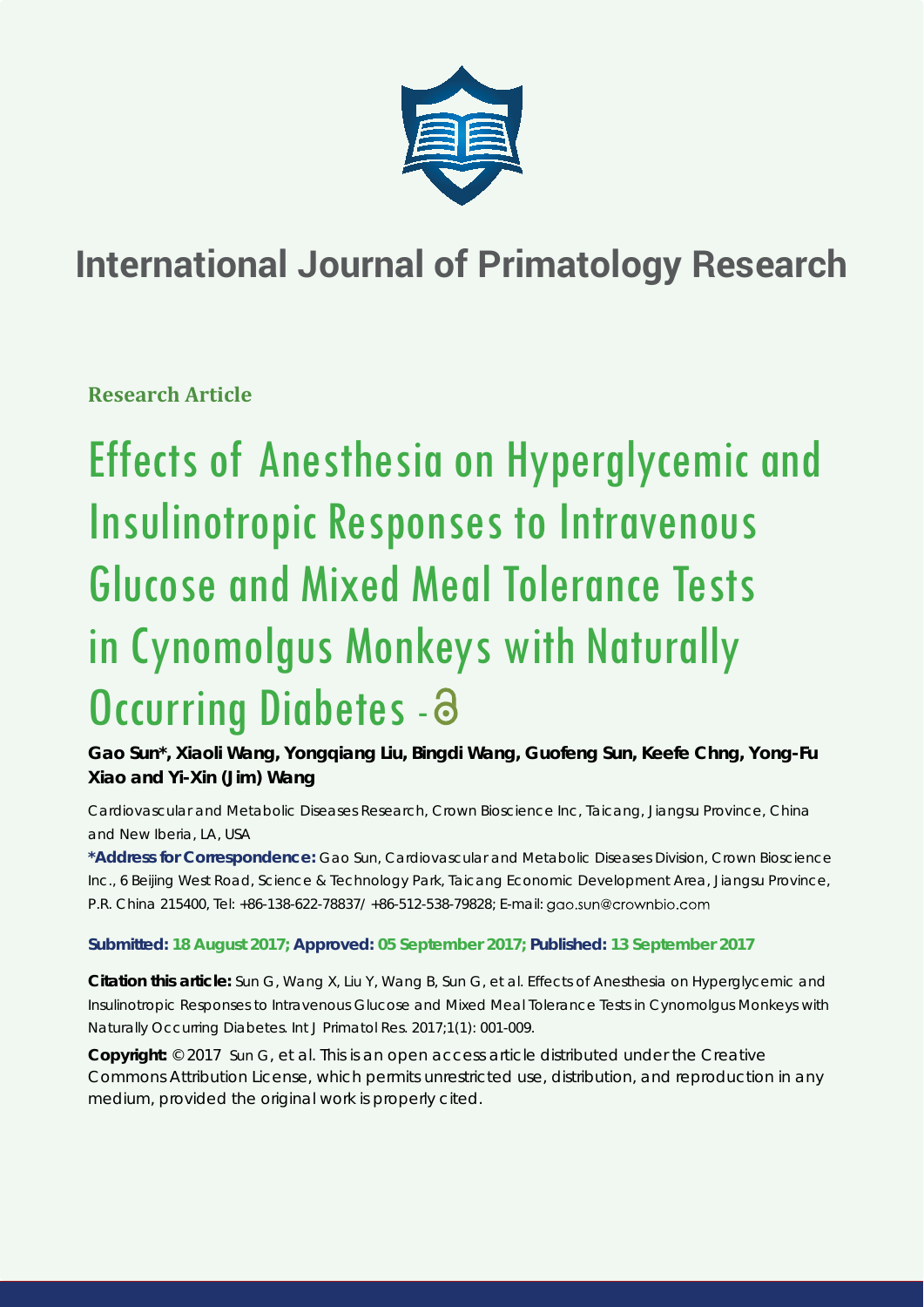# **ABSTRACT**

Intravenous Glucose (ivGTT) and Mixed Meal (MMTT) tolerance tests are commonly used to evaluate glucose homeostasis in both human and laboratory animals. Similar to that in type 2 diabetic (T2D) patients, we used these tests to have demonstrated abnormal glucose control in Non-Human Primate (NHP) model of spontaneously developed diabetes, a translatable model commonly used for assessing anti-diabetic therapeutics. However, the effects of anesthesia on glucose or hormonal responses during these tests are not known. The aim of the present study was to examine the impact of anesthesia on metabolic and hormonal responses to ivGTT (n = 5) and MMTT (n = 10) in male cynomolgus monkeys with naturally occurring diabetes and their normoglycemic controls in the presence or absence of ketamine (5mg/ kg) anesthesia when glucose, insulin, entero-gastric hormones, adipokines and inflammatory cytokines were measured. Diabetic NHPs developed impaired glucose tolerance in both ivGTT and MMTT. During ivGTT, anesthesia enhanced insulin response accompanied by an increase in glucose clearance rate only in the control but not diabetic NHPs. In contrast, during MMTT, anesthesia appeared to reduce the glucose response in the control NHPs accompanied by reductions in serum levels in GIP, leptin, resistin, visfatin, IL-6 and MCP-1. These data demonstrated that both ivGTT and MMTT can serve as a powerful tool to accurately examine glucose homeostasis in the progression of diabetes in the NHP model. Anesthesia may impact the degree of these tests differently in diabetic and normoglycemic NHPs.

**Keywords**: Monkeys; Diabetes; Insulin; Glucose; Glucose tolerance test; Mixed meal tolerance test; Gut hormones

# **ABBREVIATIONS**

AAALAC: Assessment and Accreditation of Laboratory Animal Care; AUC: Area under the Curve; GLP-1: Glucagon like Peptide-1; GGI: Graded Glucose Infusion; GIP: Gastric Inhibitory Polypeptide; HbA1c: Hemoglobin A1c; IACUC: Institutional Animal Care and Use Committee; IL-6: Interleukin 6; ivGTT: intravenous Glucose Tolerance Test; LPL: Lipoprotein Lipase; MCP-1: Monocyte Chemotactic Protein-1; MMTT: Mixed Meal Tolerance Test; NASH: Non-Alcoholic Steatohepatitis; NHP: Non-Human Primate; oGTT: oral Glucose Tolerance Test; SE: Standard Error; TNF-α: Tumor Necrosis Factor-α; T2D: Type 2 Diabetic

### **INTRODUCTION**

Elevation of blood glucose concentration by means of glucose intake stimulates pancreatic secretion of insulin and inhibits its glucagon release, which is regulated by entero-insular axis, a complex hormonal response [1,2]. Intravenous (i.v.) administration of glucose, such as i.v. Glucose Tolerance Test (ivGTT) [3,4], graded glucose infusion test (GGI)[5-7], hyperglycemic clamp[8,9], etc. are direct ways to elevate blood glucose concentration to induce glucosestimulated insulin release from pancreatic β cells. However, these approaches to stimulate insulin release may not effectively involve entero-insular axis, since many of the incretin hormones such as gastric inhibitory peptide (GIP), glucagon like peptide 1 (GLP-1), ghrelin, etc. are produced from the enteric cells of the gut and secreted into the blood circulation with the ingestion of glucose and other nutrients, such as proteins and lipids [1, 10-12]. Circulating GLP-1 and GIP exert their glucose lowering effects directly by binding to their respective receptors in target tissues, such as pancreatic β and  $α$ cells to regulate insulin and glucagon release [10,13,14] or indirectly by modulating gastric emptying hence slowing down the absorption of nutrients [15]. Therefore, oral glucose (oGTT) or mixed meal (MMTT) tolerance test gives a more comprehensive assessment not only for the functions of β or α cells, but also for the impact of entero-insular axis, such as GLP-1 and other incretin signalling [8,16,17]. MMTT is commonly used to assess  $\beta$  cell functions in diabetic patients [18,19], and animal models [20,21]. Compared to oral glucose tolerance test (oGTT), the mixed meal adopted in the MMTT contains multiple nutrients, such as proteins and lipids in addition to glucose that are involved in metabolic homeostasis, thus resembling the post-prandial energy intake in a more physiologically relevant manner [19].

For laboratory experiments using animal models, especially Nonhuman Primates (NHPs), many studies, such as GTTs, GGI, hyperglycemic clamps, etc. often applied anesthesia to avoid impact of multiple procedure-induced stress on the experimental outcomes [22-25]. Thus, the effects of disease progress and therapeutic treatments on blood glucose concentration can sometimes be masked by procedure-induced stress, which can otherwise be improved by application of proper anesthetics [23,25]. Ketamine is a commonly used injectable anesthetics in animal researches with the advantage of low incidences of overdosing and fast onset of sedation [22,24,26,27]. In addition to its anesthetic and analgesic effects, ketamine has been suggested to affect lipid (28)and glucose metabolism possibly by regulating adipokines [29-32] and cytokines[33]. Moreover, ketamine induced anesthesia slows down gastric emptying, hence indirectly affecting release of entero-gastric hormones such as GLP-1 and GIP, which are important regulators in controlling glucose metabolism [34,35]. Thus procedures that use anesthesia for evaluation of glucose metabolism in lab NHPs should be carefully assessed for their impact on glucose homeostasis.

The spontaneously diabetic cynomolgus monkey (Macaca *Fascicularis*) has been recognized as a highly translatable pre-clinical model for evaluations of potential therapeutics in the treatment of metabolic diseases such as diabetes [9,36], obesity[37], hyperlipidemia and non-alcoholic steatohepatitis (NASH)(manuscripts under review). These monkeys displayed changes in metabolic parameters such as blood glucose, HbA1c, insulin, c-peptide, lipid levels and urine indexes in patterns and responses to standard therapy that mimic human patients [7,9,36,37]. Our lab has previously shown that in conscious animals, diabetic cynomolgus monkeys are glucose intolerant with diminished insulin responses toivGTT [9]. Their responses to MMTT involving gut interaction with nutrients other than pure glucose were not known. Moreover, what factors might contribute to the possible differences in their respective responses and if anesthesia might render different metabolic impacts during ivGTT and MMTT were not understood.

Therefore, the present study aimed to investigate the impact of anesthesia on metabolic responses during both ivGTT and MMTT in normoglycemic and diabetic cynomolgus macaques. These results will help guide the choice of proper glucose or nutrient tolerance test and the decision of using anesthesia for best evaluating the postprandial glucose response in the diabetic NHPs.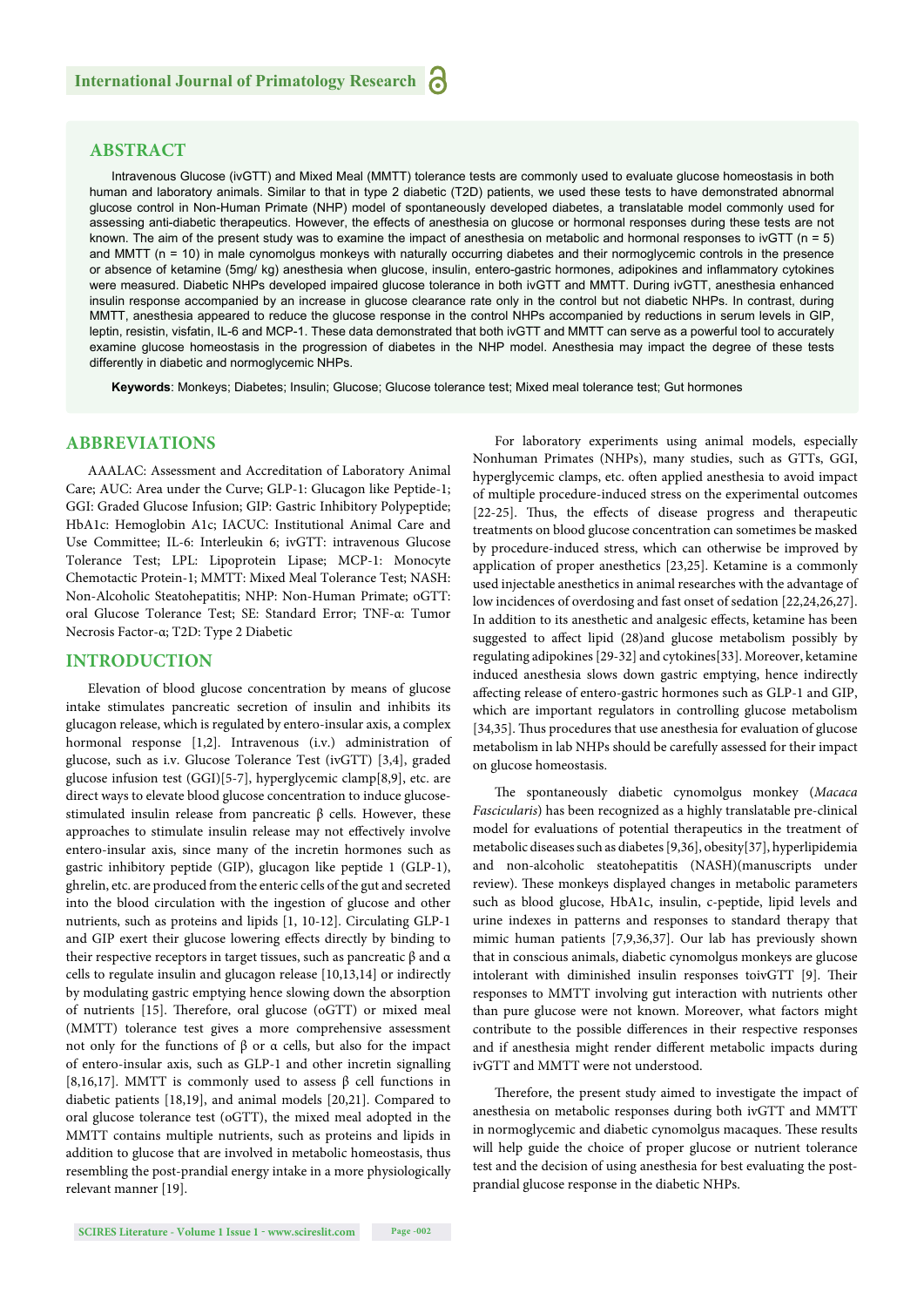# **MATERIALS AND METHODS**

#### **Animals**

Th irty male cynomolgus macaques (*Macacafascicularis*) without history of pharmaceutical treatment in the past 3 months, and with stable physiological conditions were selectively used in the study. Only male animals were selected in the study to avoid impact from female menstrual cycles. These animals were individually housed at room temperature 21-23°C and 7:00 – 19:00 light and dark cycle with free access to water adlibitum twice daily nutritionally balanced monkey diet (Shanghai Shilin Biotechnology, Inc., Shanghai, China) enriched with seasonal fruits and vegetables. The experimental protocol for the use of monkeys was in accordance with the guidelines of Association for Assessment and Accreditation of Laboratory Animal Care (AAALAC) and approved by the local Institutional Animal Care and Use Committee (IACUC).

#### **General characteristics of experimental animals**

As humans and other great apes(*Hominoidea*) diverged from *Cercopithecoidea* [38], obesity, dysmetabolism and diabetes occur in Old World monkeys, which would thus provide a good research model to study human diabetes[39,40]. NHPs raised in indoor cages increase the chance to become diabetic and facilitate their development to diabetes-associated diseases in an age-dependent manner when given food ad libitum [39,40]. Like humans, these NHPs develop Type 2 diabetes mellitus (T2D) and other complications, such as nephropathy, ophthalmopathy, neuropathy, cardiovascular complications, etc. [9,36,37,41]. Based on previous characterization [9], normoglycemic (control) and diabetic cynomolgus macaques (diabetic) were selected for the study and their age, body weight, Body Mass Index (BMI), waist circumference, HbA1c and fasting blood glucose levels were listed in (Table 1).

#### **Intravenous glucose tolerance test (ivGTT)**

Animals were trained daily by sitting in the restraining chairs for 2 hours for one week before the test. Animals were fasted overnight (~16 h) before the test. On the days of ivGTT, animals were either restrained to monkey chairs during the entire test (30 min) or anesthetized with intramuscular administration of 10-15 mg/kg ketamine. Dextrose (50%, 0.25g/kg) was injected intravenously. Blood from cephalic vein was collected following time points at 0 (pre-dosing), 3, 5, 7, 10, 15, 20 and 30 min post-dosing for blood glucose and insulin measurement. The animals behaved calm during the repetitive bleeding in the test. The animals were then returned to their cages and were monitored until recovering from anesthesia.

#### **Mixed meal tolerance test (MMTT)**

Animals were trained daily by sitting in the restraining chairs for 2 hours for one week before the test. Animals were fasted overnight  $(\sim 16 \text{ h})$  before the test. On the days of MMTT, animals were either restrained to monkey chairs during the entire test (180 min) or were anesthetized with intramuscular administration of 10-15 mg/kg ketamine. After animals were secured on the monkey chairs or anesthetized, a mixed meal consisting of Ensure Plus (350 calories, Abbott, US) with additional sucrose (24 g per 250 ml) was administrated via a nasogastric tube with a volume of 5 ml/kg. Blood from cephalic vein was collected following time points at 0 (predosing), 10, 20, 30, 60, 90, 120 and180 min post-dosing for blood glucose and other serum analysis. The animals behaved calm during the repetitive bleeding in the test. The animals were then returned to their cages and were monitored until recovering from anesthesia.

#### **Serum analysis**

Blood collected from the cephalic vein during the study was centrifuged at 3000 rpm for 10 min at 4 °C and serum extracted. SerumGLP-1, GIP, glucagon, ghrelin, leptin, resistin, visfastin, IL-6 and MCP-1 were measured by multiplex technology (Luminex 200) using Bio-Plex Pro Human Diabetes 10-Plex Assay, Human Metabolic Panel 1, Human Chemokine Panel (Bio-Rad, Shanghai, China). Insulin levels were analyzed by a human insulin ELISA kit (ALPCO, US).

#### **Statistical analysis**

All data were expressed as mean ± Standard Error (SE). Statistical analysis was performed using unpaired student t test or one-way or two-way ANOVA with post hoc comparison.P-values less than 0.05 were considered statistically significant.

#### **RESULTS**

#### **General characteristics (Table 1)**

The fasting blood glucose was significantly higher in the diabetic than control NHPs with comparable body weight. In the MMTT experiment, the diabetic NHPs were older with greater BMI and waist circumferences compared to those of the controls. In general, diabetic animals were older than the controls.

## **Intravenous glucose tolerance test (Figure 1)**

Glucose intolerance in the diabetic NHPs

The baseline glucose levels were not significantly affected by anesthesia in either the control (Figure 1A) or diabetic (Figure 1B) groups. Upon i.v. glucose challenge, blood glucose increased sharply followed by a gradual decline to the baseline after 30 min only in the control (Figure 1A), but not diabetic (Figure 1B) group. A significantly greater area under the time course of glucose concentration curve (AUC) revealed glucose intolerance in the diabetic NHPs, which was not significantly affected by anesthesia in both groups (Figure 1C).

Anesthesia enhanced insulinotropic response and glucose clearance in the control NHPs

The basal insulin levels were similar between the control (Figure 1E) and diabetic (Figure 1F) NHPs, which were not affected by

| <b>Table 1:</b> General characteristics of the control and diabetic monkeys for<br>intravenous glucose (ivGTT) and oral mixed meal (MMTT) tolerance tests. |                 |                  |          |
|------------------------------------------------------------------------------------------------------------------------------------------------------------|-----------------|------------------|----------|
| <b>ivGTT</b>                                                                                                                                               | Control (n=5)   | Diabetes (n=5)   | P values |
| Age (years)                                                                                                                                                | $11.5 \pm 2.4$  | $17.3 + 2.2$     | 0.21     |
| Body weight (kg)                                                                                                                                           | $7.5 \pm 1.1$   | $8.3 \pm 1.3$    | 0.35     |
| $HbA1c$ $%$                                                                                                                                                | $4.6 \pm 0.1$   | $7.1 \pm 0.9$    | 0.03     |
| Fasting blood glucose (mg/dl)                                                                                                                              | $68.4 \pm 3.6$  | $205.2 \pm 30.6$ | 0.00     |
| <b>MMTT</b>                                                                                                                                                | Control (n=10)  | Diabetes (n=10)  | P values |
| Age (years)                                                                                                                                                | $8.8 \pm 1.1$   | $178 + 08$       | 0.00     |
| Body Weight (kg)                                                                                                                                           | $7.4 \pm 0.5$   | $7.6 \pm 0.6$    | 0.87     |
| Body Mass Index (kg/m <sup>2</sup> )                                                                                                                       | $14 \pm 0.8$    | $18 \pm 0.9$     | 0.01     |
| Waist Circumference (cm)                                                                                                                                   | $40 \pm 1.7$    | $48 \pm 1.6$     | 0.01     |
| $HbA1c$ $(\%)$                                                                                                                                             | $4.6 \pm 0.1$   | $6.5 \pm 0.6$    | 0.00     |
| Fasting blood glucose (mg/dl)                                                                                                                              | $63.6 \pm 3.05$ | $114.3 \pm 8.7$  | 0.00     |
| P value was calculated between control and diabetic monkeys using unpaired<br>student t test.                                                              |                 |                  |          |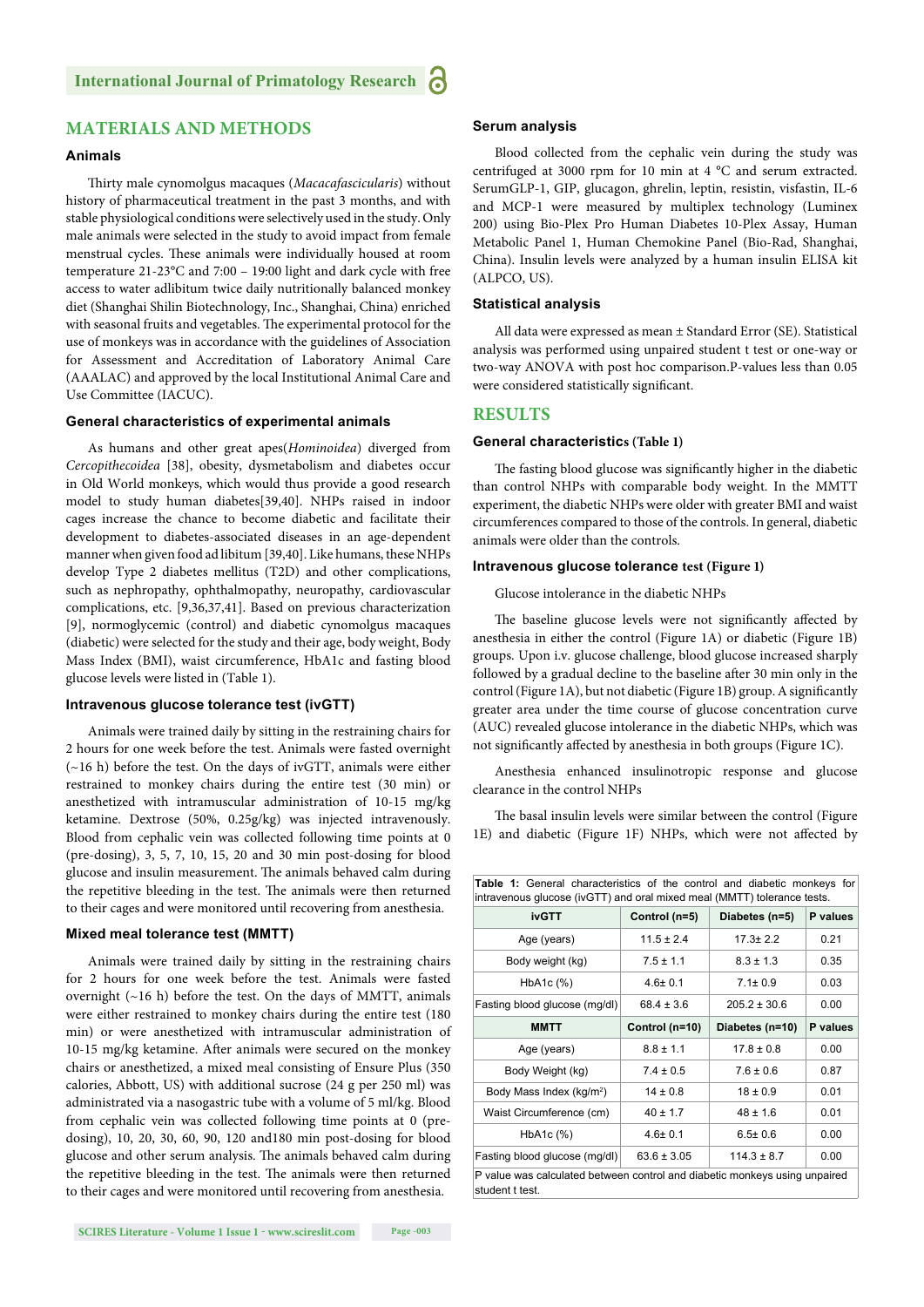

anesthesia. Despite a much greater hyperglycemic response (Figure 1B), the insulin response appeared blunted in the diabetic NHPs (Figure 1F). However, anesthesia significantly enhanced insulin response, hence increased glucose clearance rate (Figure1D) only in the control (Figure 1E), but not in the diabetic (Figure 1F) group (Figure 1G).

#### **Mixed meal tolerance test (MMTT)**

Anesthesia suppressed hyperglycemic responses in the control NHPs (Figure 2)

Oral gavage of NHPs with liquid formulation containing mixed ingredients led to a slow increase in blood glucose followed by a gradual decline in both the control (Figure 2A) and diabetic (Figure 2B) NHPs with the response significantly greater in the diabetic group (Figure 2C). The anesthesia markedly suppressed MMTT-induced hyperglycemic response with a significantly reduced AUC only in the control, but not diabetic NHPs (Figure 2C). There were no significant differences in baseline and insulin response between the two groups (Figure 2D-F). Anesthesia only slightly reduced insulin response in

the control (Figure 2D), but not diabetic (Figure 2E) NHPs (Figure 2F).

Anesthesia suppressed some incretin, cytokine and adipokine responses

The basal levels of the gut hormones and cytokines measured were comparable between the control and diabetic NHPs (Figure 3). MMTT markedly increased the serum concentrations of GIP (Figure 3A&B) but not GLP-1 (Figure4A&B) and ghrelin (Figure4D&E) in both the control and diabetic NHPs. Anesthesia, however, significantly suppressed the responses for GIP in both the control (Figure3A) and diabetic (Figure 3B) monkeys (Figure 3C), but not GLP-1 (Figure4A-C) or Ghrelin(Figure4D-F).

MMTT led to a 3-fold increase in IL-6 (Figure 3D) and MCP-1 (Figure  $3G$ ) levels  $180$  min after the meal in the conscious control NHPs, while these responses in diabetic ones were relatively mild (Figure 3E& H). Anesthesia dramatically suppressed the responses of IL-6 (Figure 3D) and MCP-1 (Figure 3G) in the controls, while its effect in the diabetic animals (Figure 3E&H) was much less pronounced (Figure 3F & I).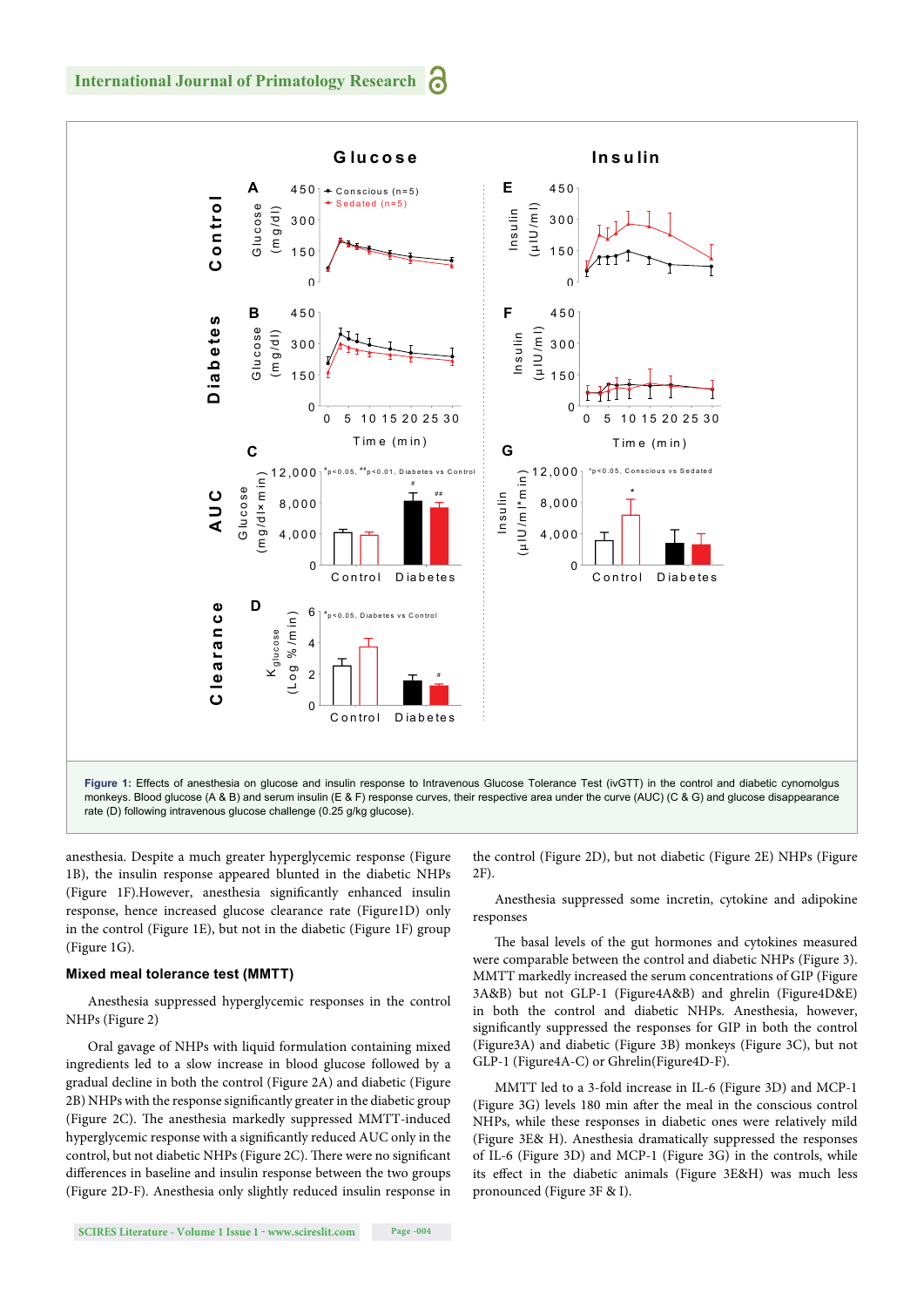

The serum concentrations of leptin (Figure 5A& B), resistin (Figure 5D& E) and visfatin (Figure 5G&H) were comparable at baseline between the control and diabetic groups, which were slowly increased at 180 min during MMTT in the controls with a much mild response in diabetics. Anesthesia suppressed MMTT responses for all the three adipokines in the control (Figure 5A, D, G), but not diabetic (Figure 5B, E, H) NHPs (Figure 5C, F, I).

## **DISCUSSION**

## **Glucose intolerance during both ivGTT and MMTT in the diabetic NHPs**

The present as well as our previous studies demonstrated that diabetic NHPs developed poorer ability in controlling glucose homeostasis in response to ivGTT. The present data further established that MMTT which involves gastro-enteric hormones can also well distinguish the diabetic NHPs with enhanced hyperglycemic response. In consistent with T2D patients, ingestion of a mixed meal containing 445kcal energy resulted in a doubled increase in blood glucose comparing to normal individuals [20,42]. Unlike ivGTT where the insulin response diminished in the diabetic NHPs, its response to MMTT were comparable between the conscious control and diabetic animals.

## **Anesthesia restored insulinotropic response to ivGTT in the control NHPs**

Unlike in human whose stress responses are normally low during

ivGTT[43,44], restraining procedures in conscious NHPs can induce excessive stress which may lead to undesired elevation in blood glucose levels. One easy approach to the problem is to run the study under anesthesia (23; 45). Though there are reports suggesting that anesthesia can reduce stress-induced glucose hike and hormonal changes during ivGTT in NHPs [22-24,26,27,45], the present data failed to show marked effects of anesthesia on the hyperglycemic response during ivGTT in either the control or diabetic NHPs, however, the glucose-stimulated insulin response was significantly enhanced by anesthesia in the control, but not diabetic group. This could be due to the fact that the restraining procedure-induced stress in the conscious NHPs suppressed the glucose-stimulated insulin response, while anesthesia relieved such stress, thus restored the insulin response to normal/higher level, which in turn further restored/enhanced the glucose clearance rate in the control NHPs. In the diabetic NHPs, the pancreatic function was already compromised, which cannot be further enhanced.

#### **Anesthesia suppressed the hyperglycemic response to MMTT in the control NHPs**

Unlike ivGTT, MMTT involves the gut absorption of the glucose and nutrients. It is well known that anesthesia could reduce gastric emptying hence slow down the absorption of glucose and other nutrients into the blood [46-48]. Indeed, the present data demonstrated that anesthesia reduced both hyperglycemic and insulinotropic (though in a less degree) responses to MMTT in the control, but not in diabetic NHPs. Since the diabetic NHPs already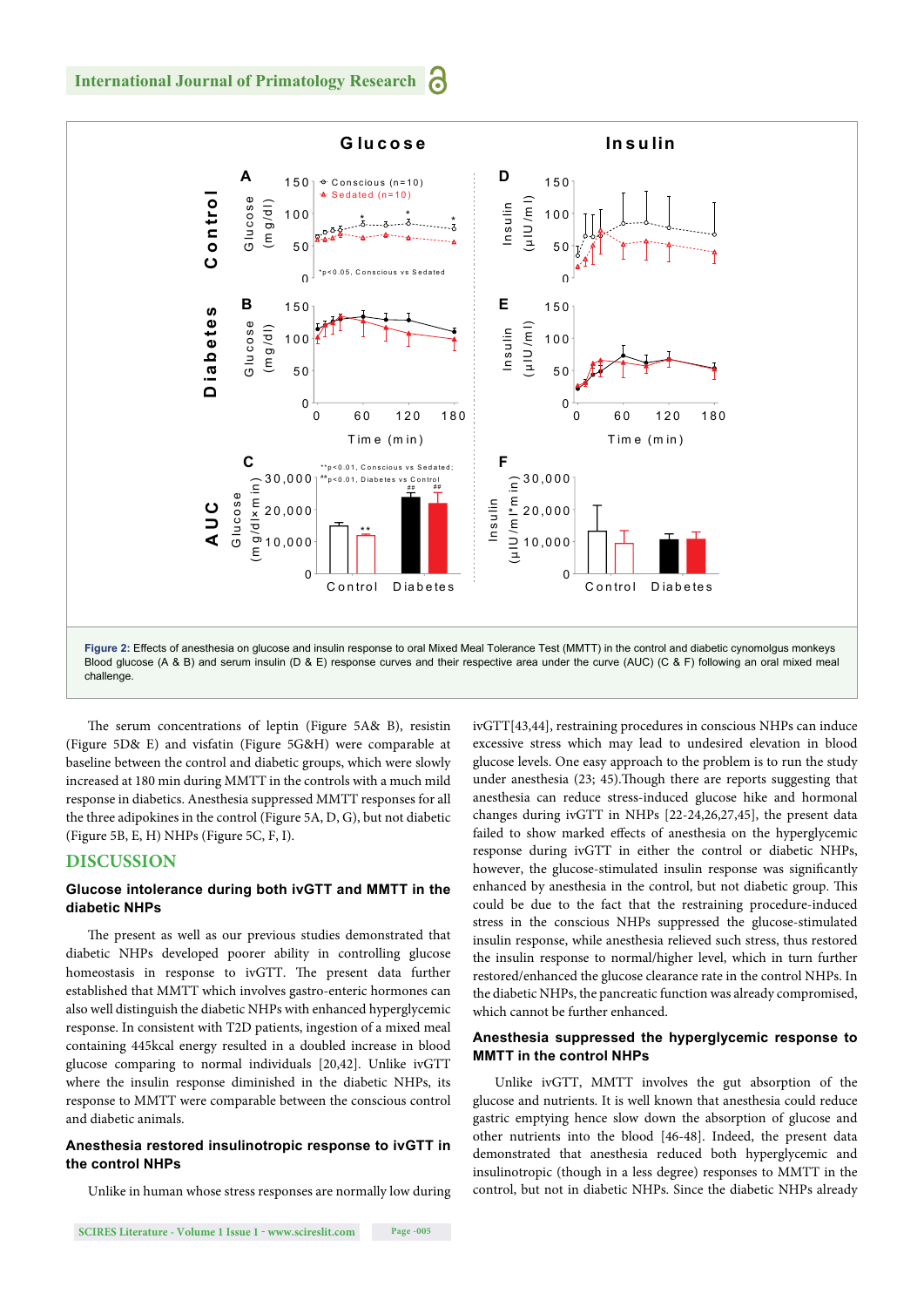

**Figure 3:** Effects of anesthesia on GIP, IL-6 and MCP-1 responses to oral Mixed Meal Tolerance Test (MMTT) in the control and diabetic cynomolgus monkeys. Serum GIP (A & B), IL-6 (D & E) and MCP-1 (G & H) response curves and their respective area under the curve (AUC) (C, F & I) following an oral mixed meal challenge.



Serum GLP-1 (A & B) and ghrelin (D & E) response curves and their respective area under the curve (AUC) (C & F) following an oral mixed meal challenge.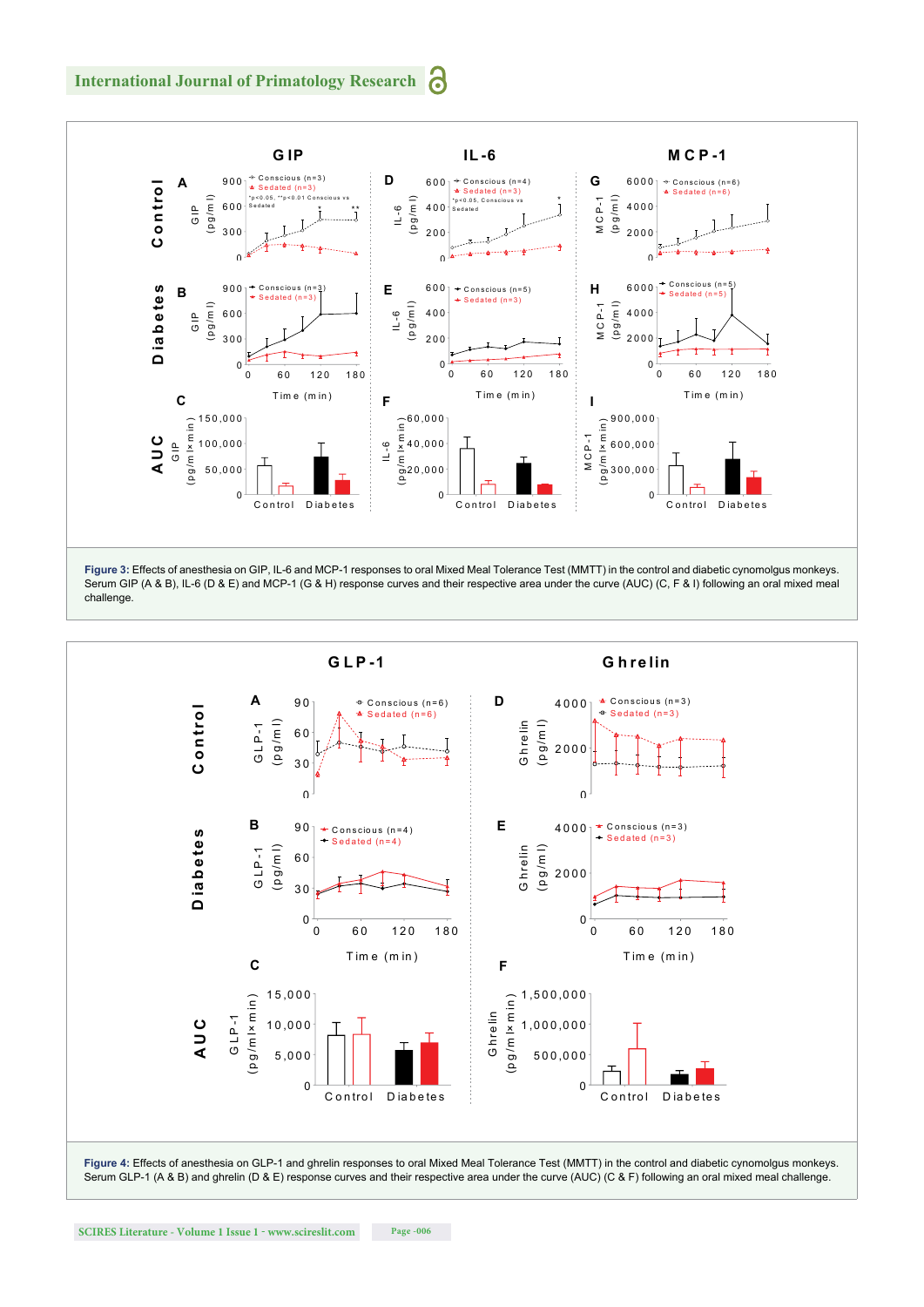

had severely impaired mixed meal tolerance as well as compromised pancreas function, the responses cannot be further reduced by a slowdown in the absorption of glucose and nutrients during anesthesia.

## **Role of gut hormones, adipokines and cytokines in regulation of glucose homeostasis**

MMTT also involves the interaction of glucose and nutrients with the guttostimulate the release of a series of glucose- and satiety-controlling hormones from the gastric and enteric cells, including GIP, GLP-1, ghrelin etc. [12,17,49]. These entero-gastric hormones, along with adipokines and cytokines induced during meal intake can regulate glucose metabolism, which could also be affected by anesthesia [29-31,34,46,51-53]. The present data indeed demonstrated that GIP, leptin, resistin, visfatin, IL-6 and MCP-1, but not GLP-1 and ghrelin were increased during MMTT, which were dramatically suppressed by anesthesia in the control NHPs. This was in sharp contrast to the diabetic animals whose levels of adipokines and cytokokines were readily suppressed, thus, cannot be further reduced by anesthesia.

Incretin The levels of GIP, GLP-1 and ghrelin in the present study were similar between the control and diabetic groups. This result is somewhat different from what has been reported in T2D patients where GIP changes were lower in the diabetic than healthy controls during MMTT [20]. However, the stress response in the conscious NHPs and different composition of the ingredients used in the mixed meal might contribute to such discrepancy.It is intriguing to see the responses of GIP, but not GLP-1 and ghrelin to MMTT were significantly attenuated by anesthesia, as reducing gastric emptying ought to reduce both GIP and GLP-1, hence lowering glucagon levels [10,13,14,34], suggesting that inhibition of GIP secretion by anesthesia may be independent of gastric emptying mechanism, though the exact mechanism is still not known.

Cytokines The present data also showed that MMTT-induced increases in IL-6 and MCP-1 were not as pronounced in the diabetic comparing to control NHPs. The changes of post prandial IL-6 in T2D patients were somewhat inconsistent in different studies asits levels decreased in Indian healthy and T2D patients [50], or elevated in glucose-impaired patients [51]. Such discrepancy might be reflected by the differences in meal compositions, treatment background, individual heterogeneity of the patients recruited. In contrast, the genetic background of the NHPs for the experimental models is more homogenous. MCP-1 has been found significantly increased in T2D patients [52]. An A/G polymorphism of MCP-1 which affects its expression correlated well with the reduction of prevalence of insulin resistance and T2D, suggesting a role of MCP-1 in regulating glucose metabolism [53,54]. Though the exact causes of the discrepancy of IL-6 changes between NHPs and human after a meal are not well defined, reduced IL-6 and MCP-1 might partially contribute to the mixed meal intolerance in the diabetic NHPs.

Adipokines Ketamine is a commonly used anesthetics in laboratory animals [24]. It can deposit in white adipose tissues while stimulating lipolysis as evidenced in swine adipose tissues [28]. Further studies performed in rats suggested that high doses of ketamine can reduce lipoprotein lipase activities [55]. The secretion of adipokines such as leptin, resistin and visfatin from adipose tissues can, therefore, be affected by ketamine to regulate lipid metabolism of adipose tissues. The changes of these adipokines in the control NHPs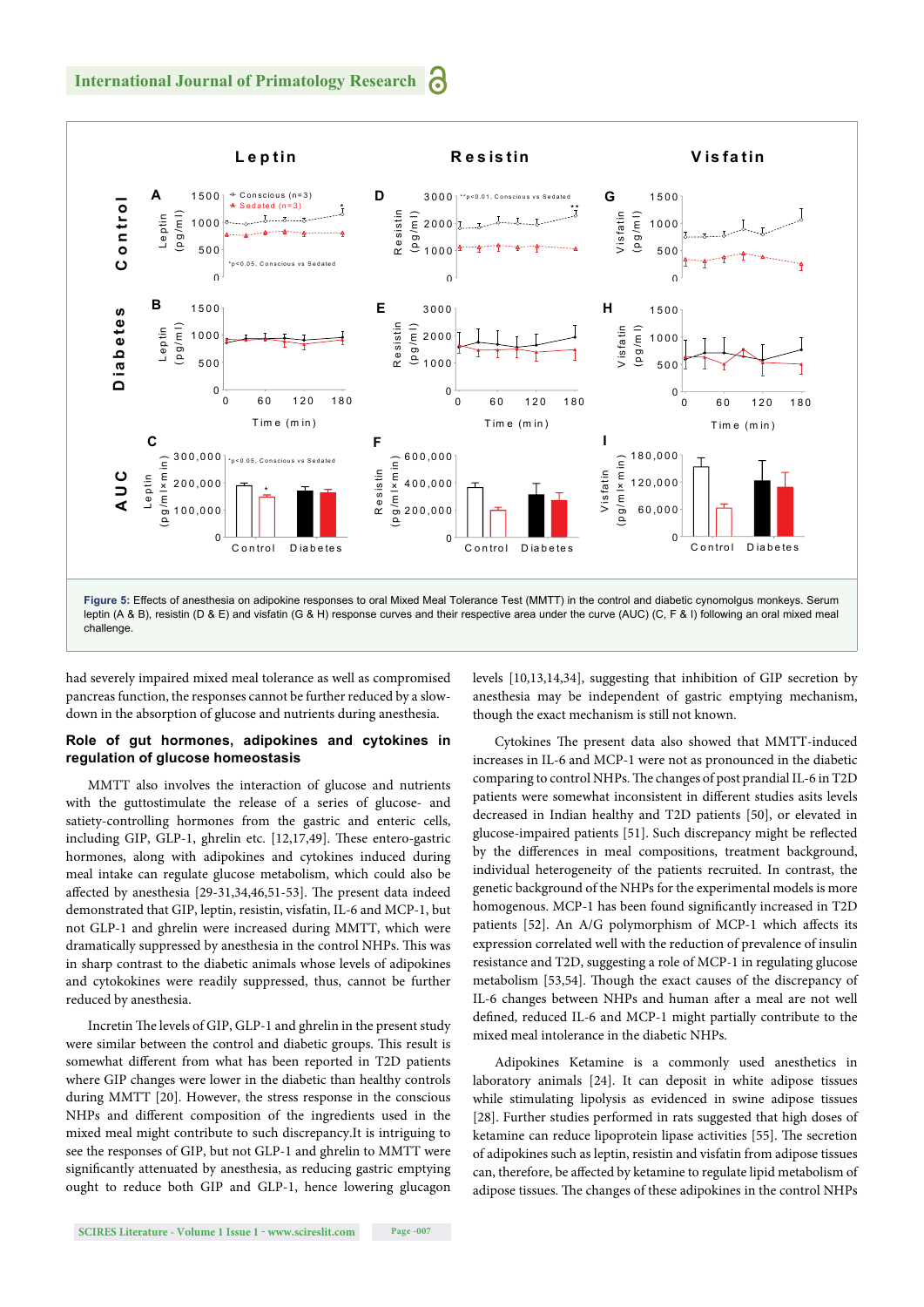# **International Journal of Primatology Research**

during anesthesia implied that the control animals may be more sensitive to anesthesia than the diabetic ones in regulating adipokine secretions.

#### **CONCLUSION**

Spontaneously developed diabetic cynomolgus macaques showed impaired glucose tolerance in ivGTT and MMTT. Anesthesia may relief stress-induced suppression of the insulinotropic response to ivGTT, however, it may also reduce the absorption of the glucose and nutrients via inhibiting gastric empting, hence reducing the secretion of incretin hormones, as well as adipokines and cytokines that involved in glucose metabolism. Thus, naturally occurring diabetic cynomolgus macaques coupling with the tools such as ivGTT and MMTT and the use of anesthesia can be an excellent metabolic disease model for pre-clinical anti-diabetic drug researches.

## **ACKNOWLEDGEMENT**

The authors gratefully acknowledge the excellent technical assistance of Shao QM, and other vivarium staffs for their professional caring of the NHPs and assisting in the experiments.

# **REFERENCES**

- 1. Creutzfeldt W. The entero-insular axis in type 2 diabetes--incretins as therapeutic agents. ExpClinEndocrinol Diabetes. 2001; 109:S288-303. https://goo.gl/vQa23X
- 2. Unger RH, Eisentraut AM.Entero-insular axis. Arch Intern Med. 1969; 123:261-266. https://goo.gl/tMec2c
- 3. Bingley PJ, Colman P, Eisenbarth GS, Jackson RA, McCulloch DK, Riley WJ, et al. Standardization of IVGTT to predict IDDM. Diabetes Care. 1992; 15: 1313-1316. https://goo.gl/Dt2Xnk
- 4. Hansen BC, Bodkin NL. Standardization of IVGTT. Importance of method used to calculate glucose disappearance. Diabetes Care. 1993; 16: 847. https://goo.gl/cHCRDG
- 5. Byrne MM, Sturis J, Polonsky KS. Insulin secretion and clearance during low-dose graded glucose infusion. Am J Physiol. 1995; 268: E21-27. https://goo.gl/YHUvhd
- 6. Lin JD, Wu CZ, Tang WH, Kuo FC, Pei D, Liang YJ, et al. Comparison of Second-Phase Insulin Secretion Derived from Standard and Modified Low-Dose Graded Glucose Infusion Tests. Can J Diabetes. 2016; 40:529-534. https://goo.gl/j5ZNuj
- 7. Xiaoli Wang, Barbara C Hansen, Da Shi, Yupeng Fang, Fenglai Du, Bingdi Wang, Yaxiong Michael Chen, et al. Quantification of beta-cell insulin secretory function using a graded glucose infusion with C-peptide deconvolution in dysmetabolic, and diabetic cynomolgus monkeys. DiabetolMetabSyndr. 2013; 5: 40.https://goo.gl/ev6miQ
- 8. Bacha F, Gungor N, Arslanian SA. Measures of beta-cell function during the oral glucose tolerance test, liquid mixed-meal test, and hyperglycemic clamp test. J Pediatr. 2008; 152:618-621. https://goo.gl/WkTMp4
- 9. Wang B, Sun G, Wu J, Liu Y, Wang YX, Xiao Y.Dysglycemia and Dyslipidemia Models in Nonhuman Primates: Part I. Model of Naturally Occurring Diabetes. J Diabetes Metab. 2015; S13: 010.https://goo.gl/4hQ6iG
- 10. Drucker DJ. The biology of incretin hormones. Cell Metab. 2006; 3:153-65. https://goo.gl/TyDsK6
- 11. Parker HE, Reimann F, Gribble FM. Molecular mechanisms underlying nutrient-stimulated incretin secretion. Expert Rev Mol Med. 2010;12:e1. https://goo.gl/PxVrCC
- 12. Yoder SM, Yang Q, Kindel TL, Tso P. Stimulation of incretin secretion by dietary lipid: is it dose dependent? Am J PhysiolGastrointest Liver Physiol. 2009;297:G299-305.https://goo.gl/uWvNVM
- 13. Holst JJ, Christensen M, Lund A, de Heer J, Svendsen B, Kielgast U, et al. Regulation of glucagon secretion by incretins. DiabetesObesMetab. 2011; 13:89-94.https://goo.gl/ezUKaT
- 14. Kulkarni RN. GIP: no longer the neglected incretin twin? SciTransl Med. 2010; 2: 49-47.https://goo.gl/Jfz6Js
- 15. Little TJ, Pilichiewicz AN, Russo A, Phillips L, Jones KL, Nauck MA, et al. Effects of intravenous glucagon-like peptide-1 on gastric emptying and intragastric distribution in healthy subjects: relationships with postprandial glycemic and insulinemic responses. J ClinEndocrinolMetab. 2006; 91:1916- 23.https://goo.gl/JMxhQs
- 16. Hong Y, Dingemanse J, Sidharta P, Mager DE. Population pharmacodynamicmodeling of hyperglycemic clamp and meal tolerance tests in patients with type 2 diabetes mellitus. AAPS J. 2013; 15: 1051–1063. https://goo.gl/ojP1n3
- 17. Carr RD, Larsen MO, Jelic K, Lindgren O, Vikman J, Holst JJ, et al. Secretion and dipeptidyl peptidase-4-mediated metabolism of incretin hormones after a mixed meal or glucose ingestion in obese compared to lean, nondiabetic men. J ClinEndocrinolMetab. 2010; 95:872-8.https://goo.gl/3Z3Rbq
- 18. Ozbek M, Erdogan M, Karadeniz M, Cetinkalp S, Ozgen AG, Saygili F, et al. Evaluation of beta cell dysfunction by mixed meal tolerance test and oral L-arginine in patients with newly diagnosed type 2 diabetes mellitus. ExpClinEndocrinol Diabetes. 2009; 117: 573-576. https://goo.gl/LDTKjX
- 19. Greenbaum CJ, Mandrup-Poulsen T, McGee PF, Battelino T, Haastert B, Ludvigsson J, et al. Mixed-meal tolerance test versus glucagon stimulation test for the assessment of beta-cell function in therapeutic trials in type 1 diabetes. Diabetes Care. 2008 ; 31:1966-1971.https://goo.gl/dchmC9
- 20. Skrha J, Hilgertova J, Jarolimkova M, Kunesova M, Hill M. Meal test for glucose-dependent insulinotropic peptide (GIP) in obese and type 2 diabetic patients. Physiol Res. 2010; 59:749-55. https://goo.gl/pjoRd3
- 21. Young EE, Chinenye S, Unachukwu CN. Beta cell response to a mixed meal in nigerian patients with type 2 diabetes. BMC EndocrDisord. 2012; 12: 11.https://goo.gl/VeF7x4
- 22. Vaughan KL, Szarowicz MD, Herbert RL, Mattison JA. Comparison of anesthesia protocols for intravenous glucose tolerance testing in rhesus monkeys. J Med Primatol. 2014; 43: 162–168.https://goo.gl/w9sfbU
- 23. Oberoi GS, Saxena N, Kaul HL, Kochupillai N, Godbole MM. Low dose ketamine infusion & stress response. Indian J Med Res. 1987;85:188-92. https://goo.gl/rgyoMZ
- 24. Castro MI, Rose J, Green W, Lehner N, Peterson D, Taub D. Ketamine-HCI as a suitable anesthetic for endocrine, metabolic, and cardiovascular studies in Macacafascicularis monkeys. ProcSocExpBiol Med. 1981; 168: 389-394. https://goo.gl/2Lc1Ar
- 25. Xiao YF, Wang B, Wang X, Du F, Benzinou M, Wang YX.Xylazine-induced reduction of tissue sensitivity to insulin leads to acute hyperglycemia in diabetic and normoglycemic monkeys. BMC Anesthesiol. 2013; 13:33. https://goo.gl/Pn8ncG
- 26. Lehmann R, Wagner JL, Fernandez LA, Bourgoignie JJ, Ricordi C, Alejandro R, et al. Effects of ketamine sedation on glucose clearance, insulin secretion and counterregulatory hormone production in baboons (Papiohamadryas). J Med Primatol. 1997; 26:312-321.https://goo.gl/Vnq3FG
- 27. Brady AG, Koritnik DR. The effects of ketamine anesthesia on glucose clearance in African green monkeys. J Med Primatol. 1985; 14:99-107. https://goo.gl/7CbYbC
- 28. Mersmann HJ. Effect of anesthetic or analgesic drugs on lipogenic and lipolytic adipose tissue activities. ProcSocExpBiol Med. 1983; 17:375-8. https://goo.gl/YV9hzm
- 29. Lee JO, Kim N, Lee HJ, Lee YW, Kim JK, Kim HI, et al. Visfatin, a novel adipokine, stimulates glucose uptake through the Ca2 +-dependent AMPK-p38 MAPK pathway in C2C12 skeletal muscle cells. J MolEndocrinol. 2015; 54:251-62.https://goo.gl/JXwNyq
- 30. Al-Daghri N, Bartlett WA, Jones AF, Kumar S. Role of leptin in glucose metabolism in type 2 diabetes. Diabetes ObesMetab. 2002; 4:147-55. https://goo.gl/93DQeD
- 31. Nogueiras R, Novelle MG, Vazquez MJ, Lopez M, Dieguez C.Resistin: regulation of food intake, glucose homeostasis and lipid metabolism. Endocr Dev. 2010;17:175-184.https://goo.gl/47gy5a
- 32. McTernan PG, Fisher FM, Valsamakis G, Chetty R, Harte A, McTernan CL, et al. Resistin and type 2 diabetes: regulation of resistin expression by insulin and rosiglitazone and the effects of recombinant resistin on lipid and glucose metabolism in human differentiated adipocytes. J ClinEndocrinolMetab. 2003; 88:6098-6106.https://goo.gl/TQG5zS